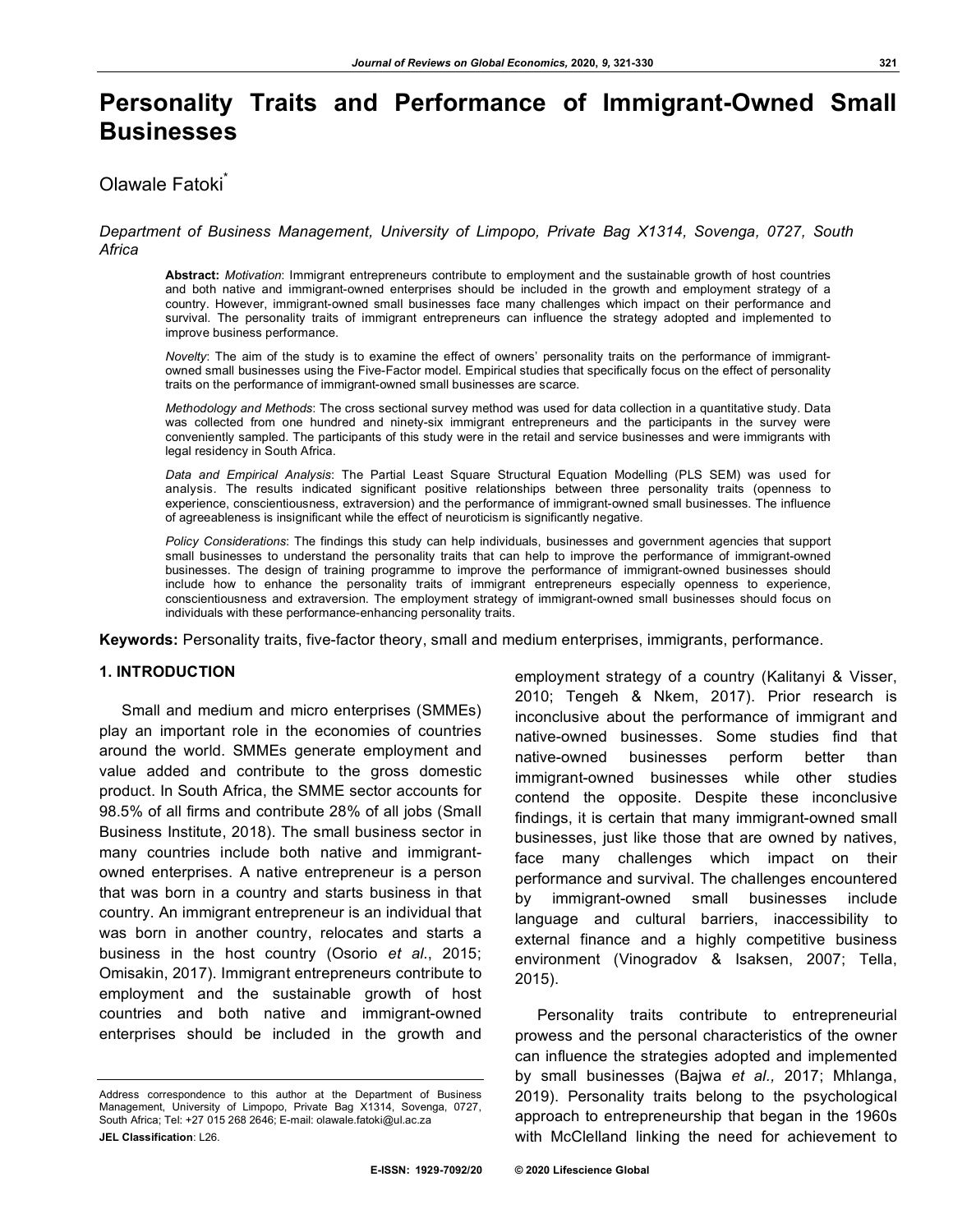entrepreneurial tendencies. Notwithstanding the vast number of psychological studies, researchers continue to study a collection of personality traits that characterise entrepreneurs (Owens *et al*., 2013). Personality traits describe an individual's characteristics patterns of feelings, thought and behaviour that are consistent and stable over time. Trait psychology is based on the assumption that people are different from one another on the basis of a set of basic trait dimensions that are stable over time and across situations. Many theories such as the Eysenck's Personality Theory and HEXACO have been used to examine personality traits, however, the Five-Factor theory or the Big Five which describes the important traits that function as the building blocks of personality is the most widely used model in entrepreneurship research. The identification of owners' personality traits can help to improve the performance of small businesses (Goldberg, 1990; Hachana *et al.*, 2018; Mhlanga, 2019).

The aim of the study is to examine the effect of owners' personality traits on the performance of immigrant-owned small businesses using the Five-Factor model. The study will be significant to academia, individuals and businesses in the following ways. First, there is little agreement about the influence of personality traits as predictors of business performance. Previous empirical studies have reached different conclusions about the effects of the five basic dimensions of the five-factor personality traits as predictors of entrepreneurial performance (Leutner *et al.,* 2014). Second, empirical studies that specifically focus on the effect of personality traits on the performance of immigrant-owned small businesses are scarce. Immigrant-owned businesses suffer from a high failure rate and the findings of this study will help immigrant entrepreneurs to understand the personality traits that can help to enhance business performance. This can lead to proactive measures by immigrant entrepreneurs to develop such performance-enhancing traits or employ individuals with such traits (Kerr *et al.,* 2017; Omar *et al.,* 2017). The paper is structured as follows. Section two reviews the literature and develops

the hypotheses. Section three depicts the research methodology while section four presents the results. The discussion and conclusion are provided in sections five and six.

## **2. LITERATURE REVIEW**

# **2.1. Definition of Small, Medium and Micro Enterprises in South Africa**

The National Small Business Act of 1996, as revised in 2003, defines a small business as "a separate distinct entity including cooperative enterprises and non-governmental organisations managed by one owner or more, including branches or subsidiaries if any is predominately carried out in any sector or subsector of the economy mentioned in the schedule of size standards". There are three enterprise classes for SMMEs in South Africa. These are micro, small and medium. The quantitative definition focuses on the number of employees and total annual turnover (Government Gazette, 2019). Table **1** depicts the definition of SMMEs in the retail and service sectors in South Africa.

The number of employees is one of the indicators that is used to classify SMMEs in South Africa. Quantitatively, a micro enterprise in the retail and service sectors will have between 0 and 10 employees, small enterprises between 11 and 50 employees, and medium enterprises between 51 and 250 employees (Government Gazette, 2019).

## **2.2. Immigrant Entrepreneurship**

Immigrant entrepreneurship can be described as a situation where an immigrant ventures into business creation in a host country (Tella, 2015). Theoretically, immigrant entrepreneurship can be linked to the Theory of Middleman Minorities, the Disadvantage theory, the Ethnic enclave theory, the Ecological theory, the Cultural theory, the Opportunity structure theory and the Interactive theory. The Theory of Middleman Minorities by Bonacich (1973) explains that immigrant entrepreneurs serve as an intermediary between the

**Table 1: Definition of Small and Medium Enterprises in South Africa**

| Size or class of enterprise | Total full-time paid employees | Total annual turnover  |
|-----------------------------|--------------------------------|------------------------|
| Micro                       | $0 - 10$                       | Less or equal to R7.5m |
| Small                       | 11-50                          | Less or equal to R25m  |
| Medium                      | $51 - 250$                     | Less or equal to R80m  |

Adapted from Government Gazette (2019).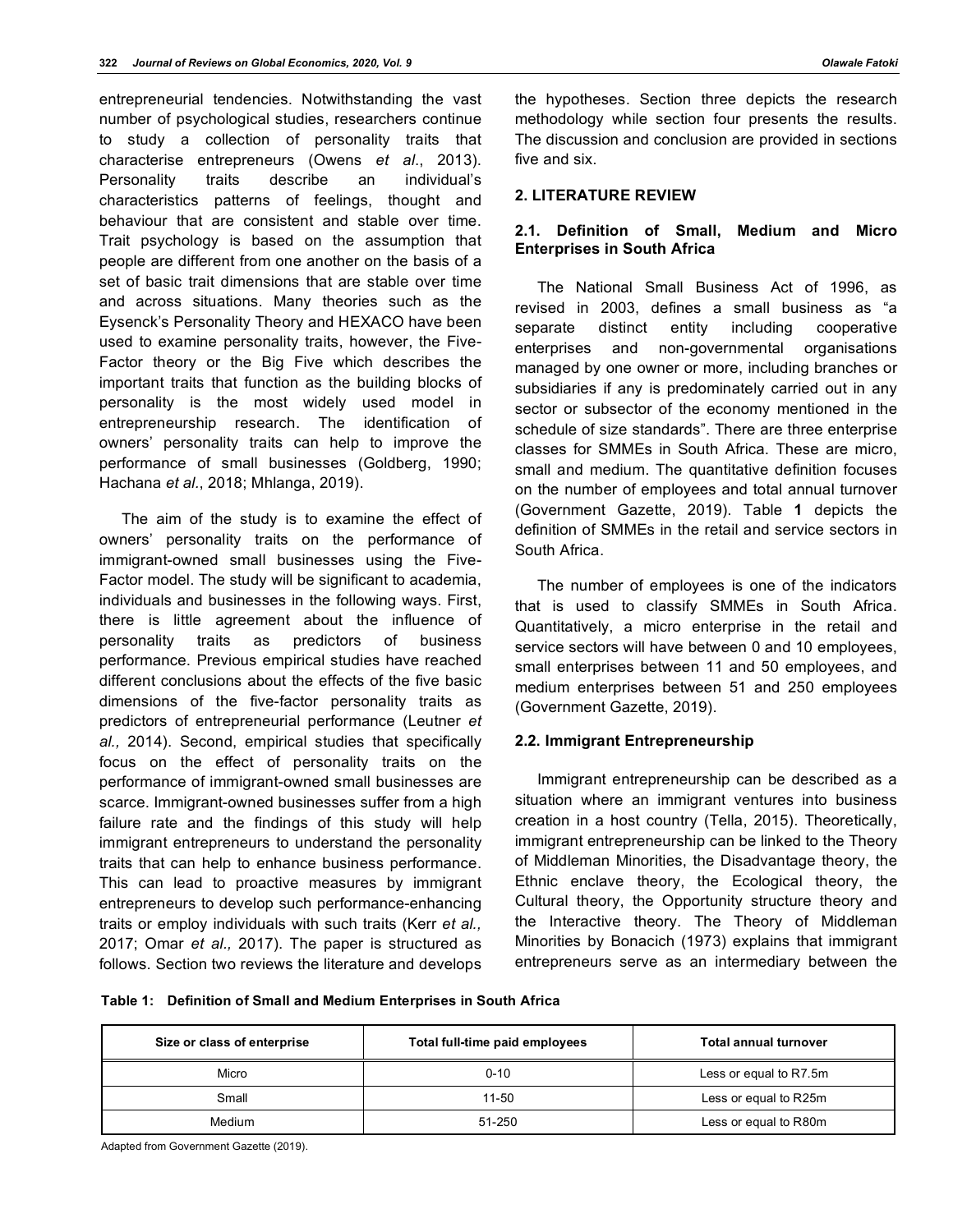majority group and other ethnic groups. The Disadvantage theory by Light (1979) argues that immigrants create their own businesses because of they are disadvantaged in the labour markets of host countries. The Ethnic enclave theory by Wilson & Portes (1980) stipulates that there is a spatial concentration of businesses owned by immigrants from the same country of origin. The Cultural theory by Masurel *et al*. (2004) contends that immigrant have some culturally determined features such as hard work, austere living, ethnic social network and orientation towards self-employment that tend to encourage entrepreneurship. The Opportunity structure theory by Evans (1989) suggests that the host country offers opportunities that can be tapped by immigrant entrepreneurs. These include the preferences of consumers in the ethnic group and the skills and resources of co-ethnics. The interactive model by Waldinger *et al.* (1990) contends that immigrant entrepreneurship cannot be associated with a single feature but to an intricate interaction between opportunity structure and group resources.

# **2.3. The Five-Factor Theory of Personality**

Personality traits describe an individual's characteristics patterns of feelings, thought and behaviour that are consistent and stable over a period of time. According to Antoncic *et al.* (2015), the initial work on the taxonomy of personality traits can be linked to Allport & Odbert (1936) which acknowledged about 4,500 dictionary words that could be used to explain personality traits. Norman (1967) identified five basic factors and Goldberg (1981, 1990) labeled the factors the Five-factor or the Big five. The Five-factor theory of personality depicts a hierarchical organisation of personality traits in terms of five basic dimensions: Extraversion, Agreeableness, Conscientiousness, Neuroticism, and Openness to Experience (Goldberg, 1990; McCrae & John, 1992). The five-factor theory is a multidimensional model and has been the dominant model of personality traits since the 1980s (Kerr *et al.,* 2017). Agreeableness explains the tendency of an individual to be warm compassionate, generous, cooperative and in social harmony. Openness to experience refers to an individual's appreciation of diverse and unusual experiences. Individuals with high levels of openness to experience tend to be more broad-minded, intelligent, creative, artistically sensitive and curious. Conscientiousness focuses on a high level of responsibility, organisation, self-discipline, eagerness to follow rules and future-orientation by an

individual. Extraversion explains the tendency of an individual to be social, assertive, energetic, outgoing and helpful to other people. Neuroticism describes the extent to which an individual is aggressive, anxious, angry and emotionally unstable (McCrae & John, 1992). The Big five model of personality traits has been widely used to predict individual actions in the area of entrepreneurial performance (Antoncic *et al.,* 2015; Mhlanga, 2019).

# *2.3.1. Agreeableness and Business Performance*

The literature is not conclusive about the effect of agreeableness on entrepreneurial performance. Antoncic *et al*. (2015) remark that the agreeableness factor consists of traits that can be associated with entrepreneurship in both directions. Agreeableness can make entrepreneurs to be cooperative, helpful and friendly, but on the other hand can make them to be combative, demanding and domineering. Therefore, there is the potential ambiguity of agreeableness because of the duality of its meaning. The study by Howard and Howard (1995) find that entrepreneurs score average on agreeableness and so there is no strong relationship between agreeableness and entrepreneurship. Hachana *et al*. (2018) and Mhlanga (2019) find an insignificant relationship between agreeableness and entrepreneurial performance. The findings of the two studies suggest that being softhearted and tolerant may negatively affect the ability to take difficult decisions necessary to ensure business success. Zhao and Seibert (2006) remark that a high level of agreeableness may constrain the willingness of an entrepreneur to drive hard bargains, protect selfinterest and influence other people for one's own advantage. Another stream of research reports a significant positive relationship between agreeableness and entrepreneurial performance. Agreeable entrepreneurs are cooperative, caring, gentle and empathetic and this can help in maintaining coordination or cooperation with employees in a business (Cantner *et al.,*2011; Jawabri, 2019). A high level of agreeableness can lead to a positive relationship between entrepreneurs and employees, customers and other stakeholders. Therefore, agreeableness can help a business to increase turnover and raise funds from external financiers with a positive impact on performance (Antoncic *et al.*, 2015; Kerr *et al.*, 2018). Consequently, it is hypothesised that:

**Hypothesis 1**: There is a significant positive relationship between entrepreneurs high in agreeableness and business performance.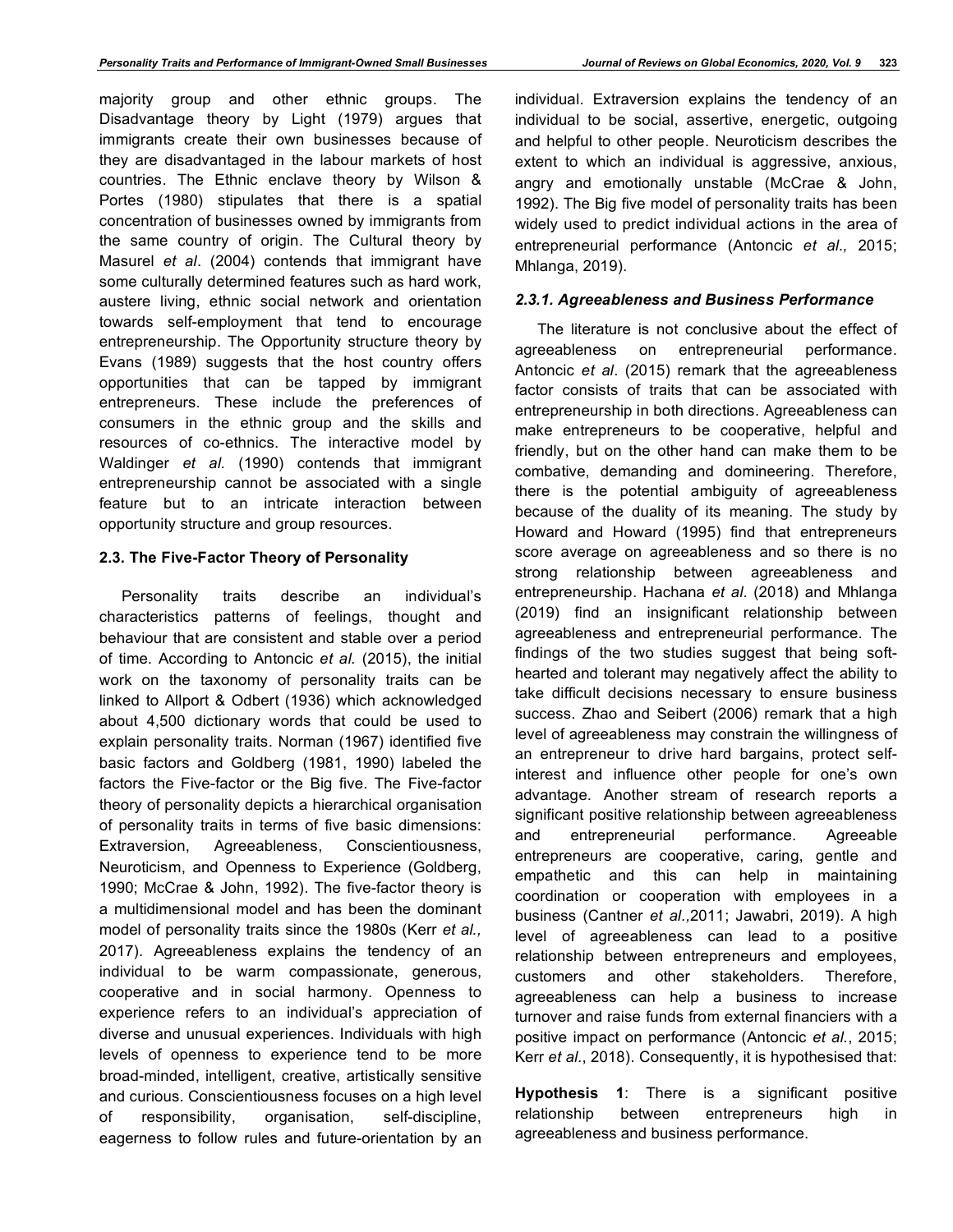# *2.3.2. Openness to Experience and Business Performance*

Antoncic *et al*. (2015) point out that entrepreneurial success is linked to opportunity alertness, creativity and innovation and eentrepreneurs dislike routine repetitive work. Kerr *et al.* (2018) remark that openness to experience includes the ability of an entrepreneur to negotiate and manage changing business environment leading to business success. Openness to experience helps the entrepreneur to develop creative and imaginative solutions to business problems and an effective environment for teamwork to flourish (Shane, 2010; Cantner *et al*., 2011). Hachana *et al*. (2013) and Mhlanga (2019) provide empirical evidence of a positive relationship between openness to experience and business performance. Entrepreneurs with high levels of openness to experience are imaginative, creative, flexible, intellectually curious, adaptable to change and have a high level of learning orientation. Consequently, it is hypothesised that:

**Hypothesis 2**: There is a significant positive relationship between entrepreneurs high in openness to experience and business performance.

# *2.3.3. Conscientiousness and Business Performance*

The findings of empirical studies about the relationship between conscientiousness and entrepreneurial performance are inconclusive. Conscientiousness may lead to workaholic behaviour, compulsive neatness and annoying fastidiousness. Conscientious entrepreneurs tend to focus on task accomplishment and lack creativity with a negative effect on performance (Costa & McCrae, 1992; Cantner *et al*., 2011). Another stream of research (Zhao & Seibert, 2006; Zhao *et al.*, 2010, Hachana *et al.,* 2013, Mhlanga, 2019; Jawabri, 2019) concludes that conscientiousness has a positive association with entrepreneurial performance. Entrepreneurs with high levels of conscientiousness tend to score high on the need for achievement, the desire to take personal responsibility for their decisions, willingness to take decisions, risk-taking and goal orientation (Antoncic *et al.,* 2015; Kerr *et al*., 2018). It is hypothesised that:

**Hypothesis 3**: There is a significant positive relationship between entrepreneurs high in conscientiousness and business performance.

## *2.3.4. Extraversion and Business Performance*

Hachana *et al.* (2018) remark that extraverted entrepreneurs are able to develop solid networks which help to maintain strong partnerships with customers,

suppliers and providers of capital. Zhao and Seibert (2006) and Cantner *et al.* (2011) point out that extraverts use their sociability to enhance employee commitment and develop extensive social interactions. Zhao *et al*. (2010), Hachana *et al*. (2018) and Jawabri (2019) find a significant positive relationship between extraversion and entrepreneurial performance. According to Antoncic *et al.* (2015), extraverts tend to be optimistic, active, energetic, assertive and dominant and extraversion may enable the achievement of organisational goals. Consequently, it is hypothesised that:

**Hypothesis 4**: There is a significant positive relationship between entrepreneurs high in extraversion and business performance.

# *2.3.5. Neuroticism and Business Performance*

Antoncic *et al*. (2015) point out that emotional stability is an important trait for personal success and this suggests the possibility of a negative association between the neuroticism (the reverse of emotional stability) and entrepreneurship. The traits of individuals with high levels of neuroticism include anxiety, depression, hostility and vulnerability and this may negatively affect relationships with customers, suppliers and providers of capital (Hachana *et al.,* 2018). Singh and De Noble (2003) provide evidence of a negative relationships between neuroticism and selfemployment measured by intent and perceived ability. Neuroticism is likely to reduce the ability of an individual to build social capital and the propensity to take risks (Baluku *et al.,* 2016). Empirical studies by Zhao *et al*. (2010), Hachana *et al.* (2018) and Mhlanga (2019) find a significant negative relationship between neuroticism and entrepreneurial performance. Neuroticism negatively affects the willingness of an entrepreneur to take risk, maintain relationships with stakeholders and persevere in business. Neurotic individuals are emotionally unstable and this may adversely affect entrepreneurial behaviour and performance. It is hypothesised that:

**Hypothesis 5**: There is a significant negative relationship between entrepreneurs high in neuroticism and business performance.

The conceptual model of the study is depicted by Figure **1**.

# **3. RESEARCH METHODOLOGY**

The study adopted the quantitative research approach and the self-administered questionnaire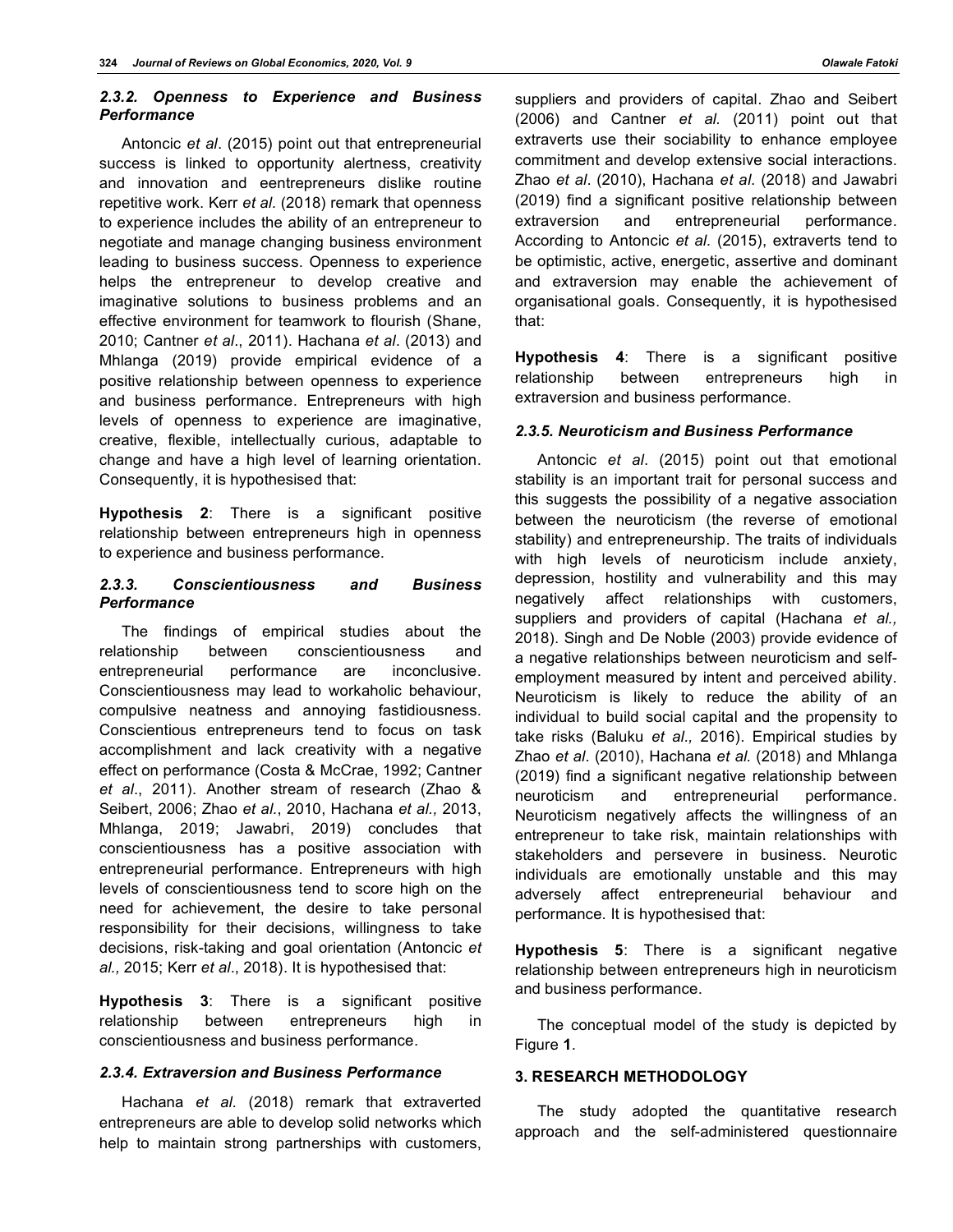

**Figure 1:** conceptual model.

method was used to collect data from survey participants. The cross-sectional survey approach was adopted and data collection took place between May and November 2019 in the Central Business Districts of Johannesburg and Pretoria in the Gauteng province and Polokwane in the Limpopo Province of South Africa. These areas were used for the survey because they contain a large number of immigrant-owned small businesses. There is no available population frame of immigrant-owned small businesses in the study area and the participants in the survey were conveniently sampled. The participants of this study were in the retail and service businesses and were immigrants with legal residency in South Africa. Three field agents assisted in the data collection process and a pilot study was conducted on the survey instrument with thirty immigrant small business owners. Minor adjustments were made to the questionnaire based on the feedback from the pilot study. The questionnaire was divided into three sections (1) biographical details (2) personality traits and (3) business performance. The cover page of the questionnaire contained information about the aim of the study and voluntary and anonymous participation. Descriptive analysis and PLS SEM were used for analysis. Measures: Scales with acceptable psychometric properties were adapted for all the constructs from previous studies on personality traits and business performance. The questionnaire items are depicted in Appendix 1.

# **4. RESULTS**

# **4.1. Biographical Details**

500 questionnaires were distributed to immigrant entrepreneurs and 196 questionnaires were completed and returned. The response rate was 39.6%. The results of the Kolmogorov-Smirnov assured the normality of the data. T-test and Anova results did not indicate any significant differences in the results on the basis of demographic variables.

Table **2** depicts the biographical details. The results indicate that the majority of the participants in the survey are male, with post matric qualifications, have been in business for between six and ten years and in the 31-40 age bracket and can be classified as micro enterprises.

# **4.2. Descriptive Analysis**

Table **1** shows the summary of the descriptive statistics. The highest score that an individual can score in a personality trait is a score of 5.0. the mean score of agreeableness is 3.15 (SD=1.09). The mean scores for conscientiousness is 4.22 (SD=1.16), extraversion 3.60 (SD=1.06), openness to experience 4.05 (SD=1.02) and neuroticism 2.72 (SD=1.06). Business performance has a mean score of 3.48 (SD=1.02).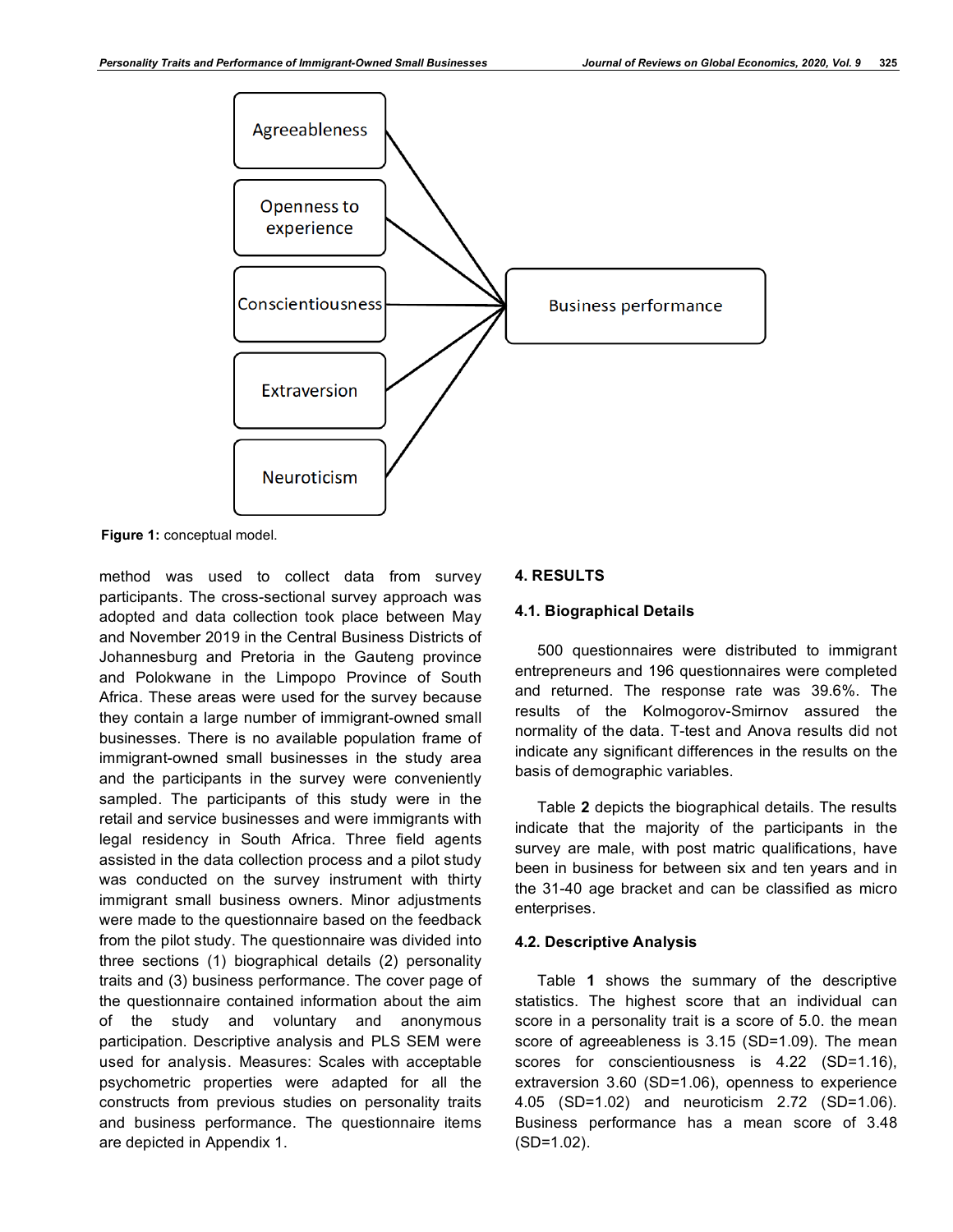**Table 2: Biographical Information of the Respondents**

| <b>Biographical characteristics</b>        | Frequency<br>$(N=196)$ |  |  |
|--------------------------------------------|------------------------|--|--|
| Educational qualification of owner/manager |                        |  |  |
| Matric equivalent or below                 | 82                     |  |  |
| Post-Matric qualifications                 | 114                    |  |  |
| Gender                                     |                        |  |  |
| Female                                     | 72                     |  |  |
| Male                                       | 124                    |  |  |
| Age of the owner (year)                    |                        |  |  |
| Less than 20                               | $\overline{2}$         |  |  |
| 20-30                                      | 68                     |  |  |
| $31 - 40$                                  | 85                     |  |  |
| 41-50                                      | 21                     |  |  |
| Above 50                                   | 8                      |  |  |
| Age of the firm (year)                     |                        |  |  |
| Less than one                              | 14                     |  |  |
| 1-5                                        | 71                     |  |  |
| $6 - 10$                                   | 109                    |  |  |
| Above ten years                            | 2                      |  |  |
| <b>Number of employees</b>                 |                        |  |  |
| No employees                               | 56                     |  |  |
| 1-4 employees                              | 133                    |  |  |
| 5-9 employees                              | 7                      |  |  |
| 10-49 employees                            | 0                      |  |  |
| 50-99 employees                            | 0                      |  |  |

#### **Table 3: Descriptive Statistics**

| <b>Construct</b>       | Mean | <b>Standard deviation</b> |
|------------------------|------|---------------------------|
| Agreeableness          | 3.15 | 1.09                      |
| Conscientiousness      | 422  | 1.16                      |
| Extraversion           | 3.60 | 1.06                      |
| Openness to experience | 4.05 | 1.02                      |
| Neuroticism            | 272  | 1.06                      |
| Performance            | 3.48 | 1.02                      |

#### **4.3. Structural Equation Modelling**

The Partial Least Square Structural Equation modelling (The PLS SEM) was used to examine the research model using the software package Smart PLS 3.0. PLS SEM is a powerful and widely used method to examine latent variables. Chin (2010) remarks that PLS has the ability to process complicated models and does not require distributional assumptions for the sample. The PLS SEM comprises of two sub-models and these are the measurement and structural models (Hair *et al*., 2019]. First the measurement model was tested for reliability and validity after which the structural model was examined to test the hypotheses of the study.

#### *4.3.1. Measurement Model*

The study followed the criteria of Hair *et al*. (2019) for the evaluation of the measurement model. These include the examination of factor loadings (>0.708), composite reliability (between 0.790 and 0.900), Cronbach's alpha (> 0.700) and the AVE (minimum 0.500). Also, the square roots of the AVEs should be greater than the correlations amongst variables. The results as indicated by Table **3** showed that all the items used to measure the constructs of the study have loading above 0.708 and are retained. The composite reliability values for the constructs ranged between 0.813 and 0.873. In addition, the Cronbach's alpha coefficients for all the construct range between 0.724 and 0.812 indicating a satisfactory internal consistency of measures. This implies an acceptable level of construct validity. The AVEs ranged between 0.590 and 0.711 suggesting a good convergent validity of the scales. The Fornell & Larcker criteria was used to assess discriminant validity. The results as depicted in Table **5** showed that the square roots of AVEs are depicted on the diagonals are greater than the corresponding correlation coefficients within the constructs. It can be concluded that the measurement model is satisfactory.

#### Structural Model Assessment

Following the suggestions by Hair *et al*. (2019), the likelihood of common method bias (CMB) was examined. The VIFs for the constructs of the study were lower than 3.3 suggesting that the model is not constrained by CMB (Henseler *et al.*, 2015). The R<sup>2</sup> obtained by the study is 0.591 indicates a high level of predictive accuracy of the model. The value of the goodness of fit (GIF) is 0.623 suggesting that the empirical data satisfactorily fits the model and has a good predictive power in comparison to baseline values. The predictive relevance of the model  $(Q^2)$ using the cross validated communality is 0.59 which is indicative of a predictive model. The effect size,  $\hat{r}$ , ranged from 0.01 to 0.14 indicating small to medium effect sizes of different endogenous constructs on the exogenous construct. The standardised root mean square residual (SRMR) of 0.03 is indicative of a good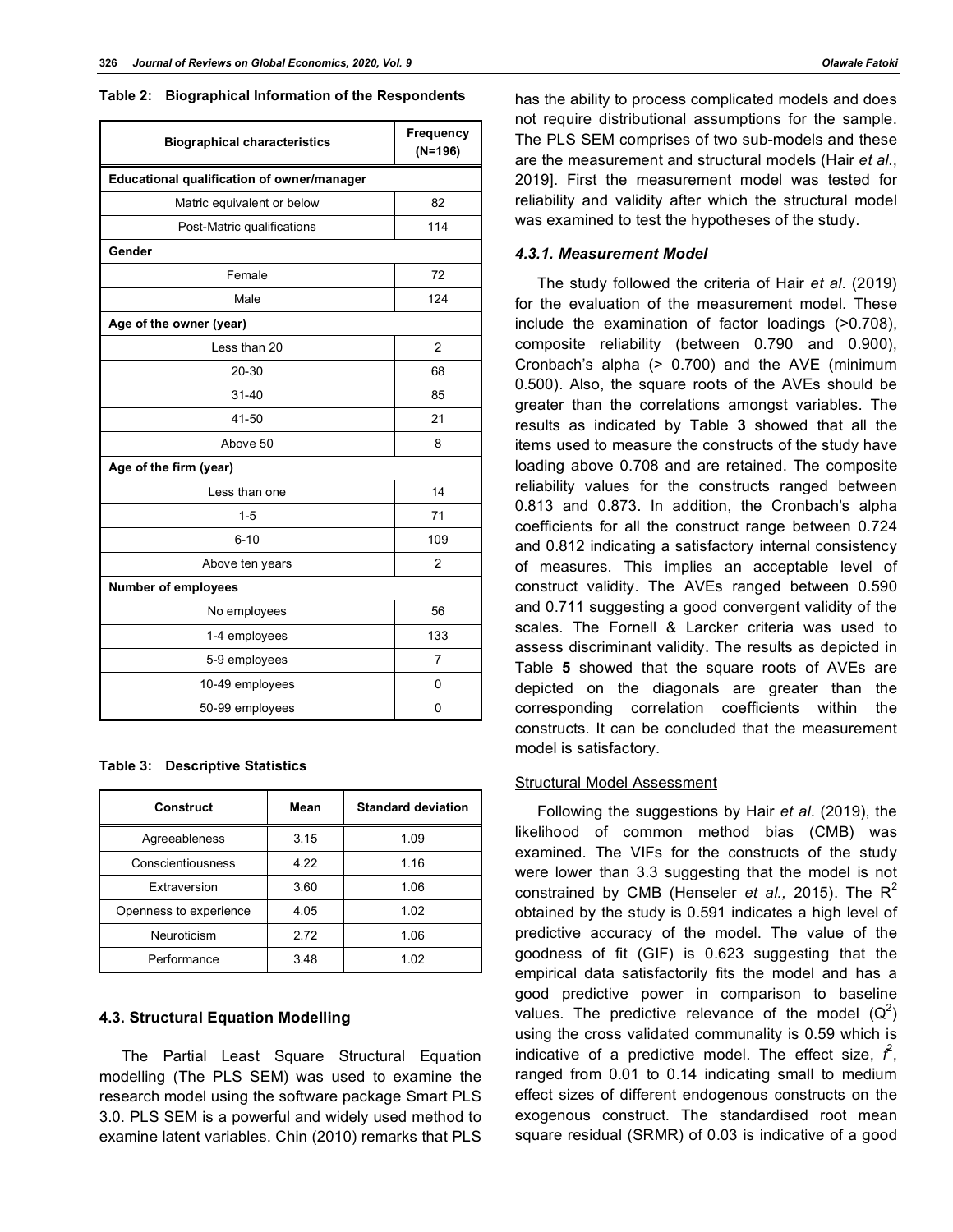| <b>Construct</b>             | <b>Measurement items</b> | Item loading | Cronbach's alpha | <b>Composite reliability</b> | <b>AVE</b> |
|------------------------------|--------------------------|--------------|------------------|------------------------------|------------|
|                              | AGR <sub>1</sub>         | 0.869        |                  |                              |            |
| Agreeableness (AGR)          | AGR <sub>2</sub>         | 0.831        | 0.812            | 0.866                        | 0.683      |
|                              | AGR <sub>3</sub>         | 0.777        |                  |                              |            |
|                              | EXT <sub>1</sub>         | 0.837        |                  |                              |            |
| Extraversion (EXT)           | EXT <sub>2</sub>         | 0.748        | 0.774            | 0.843                        | 0.642      |
|                              | EXT <sub>3</sub>         | 0.816        |                  |                              |            |
|                              | CON <sub>1</sub>         | 0.877        |                  |                              |            |
| Conscientiousness (CON)      | CON <sub>2</sub>         | 0.786        | 0.762            | 0.862                        | 0.676      |
|                              | CON <sub>3</sub>         | 0.801        |                  |                              |            |
|                              | OPE1                     | 0.882        |                  |                              |            |
| Openness to experience (OPE) | OPE <sub>2</sub>         | 0.838        | 0.803            | 0.873                        | 0.697      |
|                              | OPE3                     | 0.781        |                  |                              |            |
|                              | NEU1                     | 0.820        |                  |                              |            |
| Neuroticism (NEU)            | NEU2                     | 0.757        | 0.801            | 0.813                        | 0.592      |
|                              | NEU3                     | 0.729        |                  |                              |            |
|                              | BE <sub>1</sub>          | 0.863        |                  |                              |            |
| Business performance         | BE <sub>2</sub>          | 0.790        | 0.724            | 0.845                        | 0.645      |
|                              | BE3                      | 0.753        |                  |                              |            |

## **Table 4: The Measurement Model**

# **Table 5: Discriminant Validity**

| <b>Construct</b> |          | 2        |          | 4        | 5        | 6     |
|------------------|----------|----------|----------|----------|----------|-------|
| BE               | 0.803    |          |          |          |          |       |
| <b>AGR</b>       | 0.466    | 0.826    |          |          |          |       |
| EXT              | 0.616    | 0.508    | 0.801    |          |          |       |
| <b>CON</b>       | 0.611    | 0.601    | 0.533    | 0.822    |          |       |
| <b>OPE</b>       | 0.520    | 0.560    | 0.617    | 0.622    | 0.835    |       |
| <b>NEU</b>       | $-0.300$ | $-0.214$ | $-0.324$ | $-0.277$ | $-0.304$ | 0.803 |

Diagonals in bold signify the square root of the AVE while the other figures depict the correlations.

model fit. The results of the path coefficients and Tstatistics using the bootstrapping technique are depicted in Table **6**.

Hypothesis one proposes that agreeableness is positively related to business performance. The results (*β* =0.059, T= 1.001, p>0.05) show an insignificant relationship between agreeableness and performance. Hypothesis one is rejected. Hypothesis two proposes that openness to experience is positively related to business performance. The results (*β=* 0.262, T= 3.714, p<0.05) depict a significant positive relationship

|  | Table 6: Path Coefficient and T-Statistics |
|--|--------------------------------------------|
|--|--------------------------------------------|

| <b>Hypothesised path</b>            | <b>Standardised Beta</b> | <b>T-statistics</b> | <b>Decision</b> |
|-------------------------------------|--------------------------|---------------------|-----------------|
| H1 AGR $\rightarrow$ BP             | 0.059                    | 1.001               | Rejected        |
| H <sub>2</sub> OPE $\rightarrow$ BP | 0.262                    | $3.714**$           | Accepted        |
| $H3$ CON $\rightarrow$ BP           | 0.316                    | $4.227*$            | Accepted        |
| H4 $EXT \rightarrow BP$             | 0.277                    | $3.850**$           | Accepted        |
| H5 NEU $\rightarrow$ BP             | $-0.188$                 | $2.606**$           | Accepted        |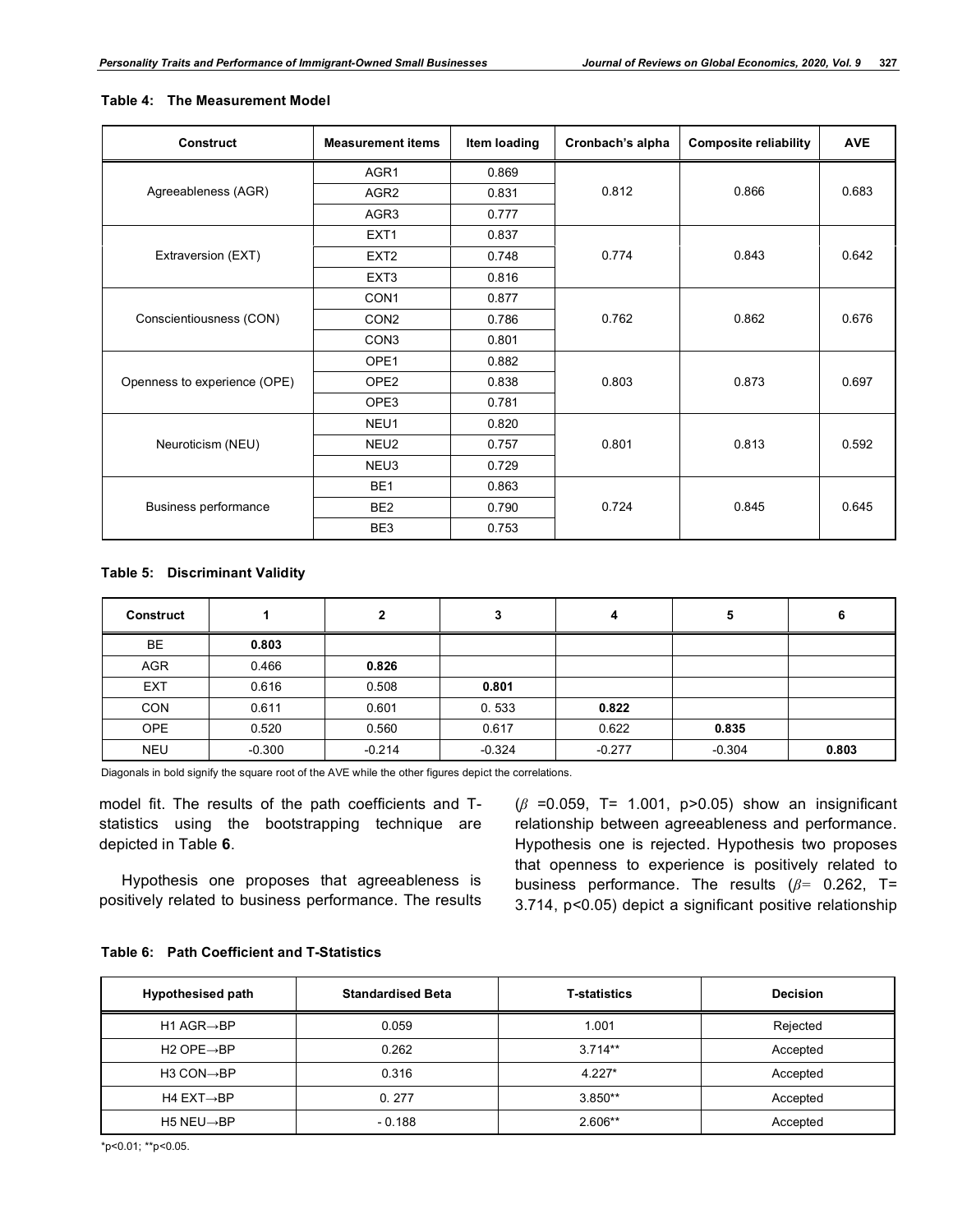between openness and performance. Hypothesis two is accepted. Hypothesis three proposes that conscientiousness is positively related to business performance. The results (*β* =0.316, T= 4.227, p<0.01) show a significant relationship between conscientiousness and performance. Hypothesis three is accepted Hypothesis four proposes that there is a significant positive relationship extraversion and business performance. The results (*β* =0.277, T= 3.850, p<0.05) support a significant positive relationship between extraversion and performance. Hypothesis four is accepted. Hypothesis five proposes that neuroticism is negatively related to business performance. The results (*β* =-0.158, T= 2.606, p<0.05) show a significant negative relationship between neuroticism and performance. Hypothesis five is accepted.

# **5. DISCUSSION**

The study investigated the relationship between personality traits using the Five-Factor model and the performance of immigrant-owned businesses in South Africa. The findings of the study indicated that agreeableness has an insignificant relationship with business performance. Agreeable entrepreneurs can be soft-hearted and tolerant and this may negatively affect the ability to take difficult decisions necessary to ensure business success. In addition, a high level of agreeableness may constrain the willingness of an entrepreneur to drive hard bargains, protect selfinterest and influence other people for one's own advantage (Zhao and Seibert, 2006). The results of this study are consistent with the findings of previous empirical studies. Hachana *et al*. (2018) and Mhlanga (2019) also find an insignificant relationship between agreeableness and entrepreneurial performance. The findings provided empirical evidence of a significant positive relationship between openness to experience and the performance of immigrant-owned businesses. Openness to experience can help an immigrant entrepreneur to be creative, innovative, alert to opportunities and adaptable to change leading to business success. Empirical studies (Shane, 2010; Wilfling & Silbereisen, 2011). Hachana *et al*. (2013) and Mhlanga (2019) also find a significant positive relationship between openness to experience and business performance. The findings revealed a significant positive relationship between conscientiousness and business performance. Immigrant entrepreneurs with high levels of conscientiousness are organised, disciplined, risktakers and future-oriented. Previous empirical studies (Zhao *et al.*, 2010, Hachana *et al.,* 2013, Mhlanga, 2019; Jawabri, 2019) find that conscientiousness has a significant positive association with entrepreneurial performance. The findings of the study indicated that extraversion has a significant positive relationship with business performance. Immigrant entrepreneurs with high levels of extraversion are sociable, outgoing and energetic and are able to develop solid networks which help to cultivate strong partnerships with customers, suppliers and providers of capital. Previous empirical studies by Zhao *et al*. (2010), Hachana *et al*. (2018) and Jawabri (2019) also find a significant positive relationship between extraversion and entrepreneurial performance. The findings of the study showed a significant negative relationship between neuroticism and business performance. The traits of entrepreneurs with high levels of neuroticism include anxiety, depression and hostility and vulnerability and this may negatively affect relationships with customers, suppliers and providers of capital. Empirical findings by Zhao *et al*. (2010), Hachana *et al.,* (2018) and Mhlanga (2019) also find a significant negative relationship between neuroticism and entrepreneurial performance.

#### **6. CONCLUSION**

The study investigated the effect of personality traits on the performance of immigrant-owned small businesses using the Five factor theory. The findings indicated significant positive relationships between openness to experience, conscientiousness and extraversion and performance. The findings of the study provide insight into the nature of the relationship between personality traits and business performance in the context of immigrant-owned businesses. The study has some policy contributions. The findings this study can help individuals, businesses, government and nongovernmental organisations understand how to improve the performance of immigrant-owned businesses. Immigrant entrepreneurs should be proactive and attend training on the personality traits that can enhance their performance. Government and non-governmental agencies that support entrepreneurship in South Africa can use the findings of this study to recognise the personality traits of successful entrepreneurs. This can assist in the development of training programme for entrepreneurs. The study has some limitations. The study used the short fifteen-item measure of personality traits which although gives a good measure of the Big Five dimensions but does not permit the assessment of lower-order personality traits. Further studies can investigate if the longer and more detailed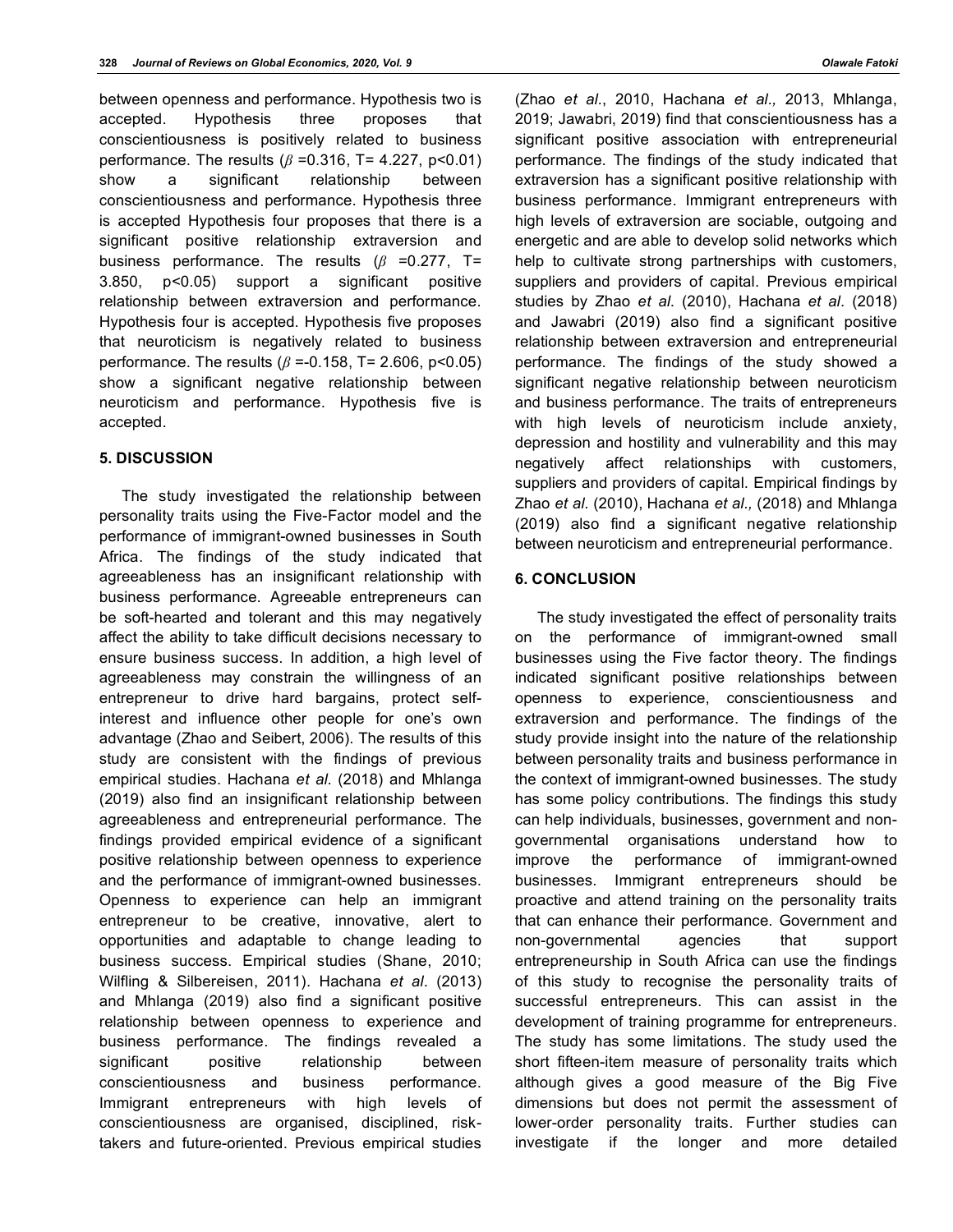| <b>Construct</b>            | <b>Survey questions</b>                                                                                             | <b>Response category</b>                                                          | <b>Adapted from:</b>                                         |
|-----------------------------|---------------------------------------------------------------------------------------------------------------------|-----------------------------------------------------------------------------------|--------------------------------------------------------------|
|                             | I see myself as someone who:                                                                                        |                                                                                   |                                                              |
| Agreeableness               | Is sometimes rude to others (recoded).<br>Has a forgiving nature.<br>Is considerate and kind to almost<br>everyone. | Five point Likert Scale "1<br>Does not apply to 5 (Does<br>apply"                 | Lang et al., (2011);<br>Brust <i>et al.</i> , (2016)         |
| Conscientiousness           | Does a thorough job.<br>Tends to be lazy (recoded).<br>Does things efficiently                                      | Five point Likert Scale "1<br>Does not apply to 5 (Does<br>apply"                 | Lang <i>et al.</i> , (2011);<br>Brust <i>et al.</i> , (2016) |
| Extraversion                | Is talkative.<br>Is outgoing, sociable<br>Is reserved (recoded).                                                    | Five point Likert Scale "1<br>Does not apply to 5 (Does<br>apply"                 | Lang <i>et al.</i> , (2011);<br>Brust et al., (2016)         |
| Openness to experience      | Is original, comes up with new ideas.<br>Values artistic, aesthetic experiences.<br>Has an active imagination       | Five point Likert Scale "1<br>Does not apply to 5 (Does<br>apply"                 | Lang <i>et al.</i> , (2011);<br>Brust et al., (2016)         |
| Neuroticism                 | Worries a lot.<br>Gets nervous easily.<br>Is relaxed, handles stress well (recoded)                                 | Five point Likert Scale "1<br>Does not apply to 5 (Does<br>apply"                 | Lang et al., (2011);<br>Brust <i>et al.</i> , (2016)         |
| <b>Business performance</b> | Growth in profit<br>Growth in sales.<br>Growth in market share                                                      | Five point Likert Scale<br>with "1 (not satisfied) to 5<br>(extremely satisfied)" | Zulkiffli (2014)                                             |

#### **Appendix 1: Questionnaire**

measurement of the Big Five factors will lead to a similar conclusion. The study used the self-report measure which often is limited by social desirability bias. This bias can be managed by the use of peer reports by other studies. Data was collected from only one hundred and ninety-six immigrant entrepreneurs and this limits the generalisability of the findings of this study. The moderating effect of demographic variables such as gender and age was not included in the study. Other studies should include moderating effects in order to improve the generalisability of the research findings to subgroups.

#### **REFERENCES**

- Antoncic, Bostjan, Kregar, Tina, Singh, Gangaram, and DeNoble, Alex. 2015. "The Big Five Personality-Entrepreneurship Relationship: Evidence from Slovenia". Journal of Small Business Management 53(3): 819–841. https://doi.org/10.1111/jsbm.12089
- Bajwa, Sami, Shahzad, Khuram and Aslam, Haris. 2017. "Exploring Big Five personality traits and gender as predictors of entrepreneurs' cognitive adaptability". Journal of Modelling in Management 12(1):143-161. https://doi.org/10.1108/JM2-04-2014-0026
- Baluku, Martin Mabunda, Kikooma, Julius Fred, and Kibanja, Grace Milly. 2016. "Does Personality of Owners of Micro Enterprises Matter for the Relationship Between Startup Capital and Entrepreneurial Success?", African Journal of Business Management 10(1): 13-23. https://doi.org/10.5897/AJBM
- Bonacich, Edna. 1973. "A Theory of Middleman Minorities". American Sociological Review 38(5): 583-594. https://doi.org/10.2307/2094409
- Brandstätter, Hermann. 2011. "Personality aspects of entrepreneurship: A look at five meta-analyses". Personality and Individual Differences 51(3):222–230. https://doi.org/10.1016/j.paid.2010.07.007
- Brust, Oliver, Hader, Sabine, and Hader, Micheal. 2016. "Is the Short Version of the Big Five Inventory (BFI-S) Applicable for Use in Telephone Surveys?". Journal of Official Statistics 32(3): 601–618.

https://doi.org/10.1515/jos-2016-0031

- Cantner, Uwe, Silbereisen, Rainer, and Wilfling, Sebastian. 2011. "Which Big-Five Personality Traits Drive Entrepreneurial Failure in Highly Innovative Industries?", Proceedings of the DIME-DRUID Academy Winter Conference, Aalborg, Denmark.
- Chin, Wynne 2010. "How to write up and report PLS analyses" Handbook of partial least squares. Springer. https://doi.org/10.1007/978-3-540-32827-8\_29
- Evans, Mdr. 1989. "Immigrant Entrepreneurship: Effects of Ethnic Market Size and Isolated Labor Pool". American Sociological Review 54(6): 950-962. https://doi.org/10.2307/2095717
- Goldberg, Lewis. 1990. "An Alternative 'Description of Personality': The Big Five Factor Structure". Journal of Personality and Social Psychology1,59, 1216–1229. https://doi.org/10.1037/0022-3514.59.6.1216
- Government Gazette, 2019. Revised Schedule 1 of the National Definition of Small Enterprise in South https://www.gov.za/sites/default/files/gcis\_document/201903/ 423041gon399.pdf (accessed on 25 April 2019).
- Hachana, Rym, Berraies, Sarra, and Ftiti, Zied. 2018. "Identifying personality traits associated with entrepreneurial success: